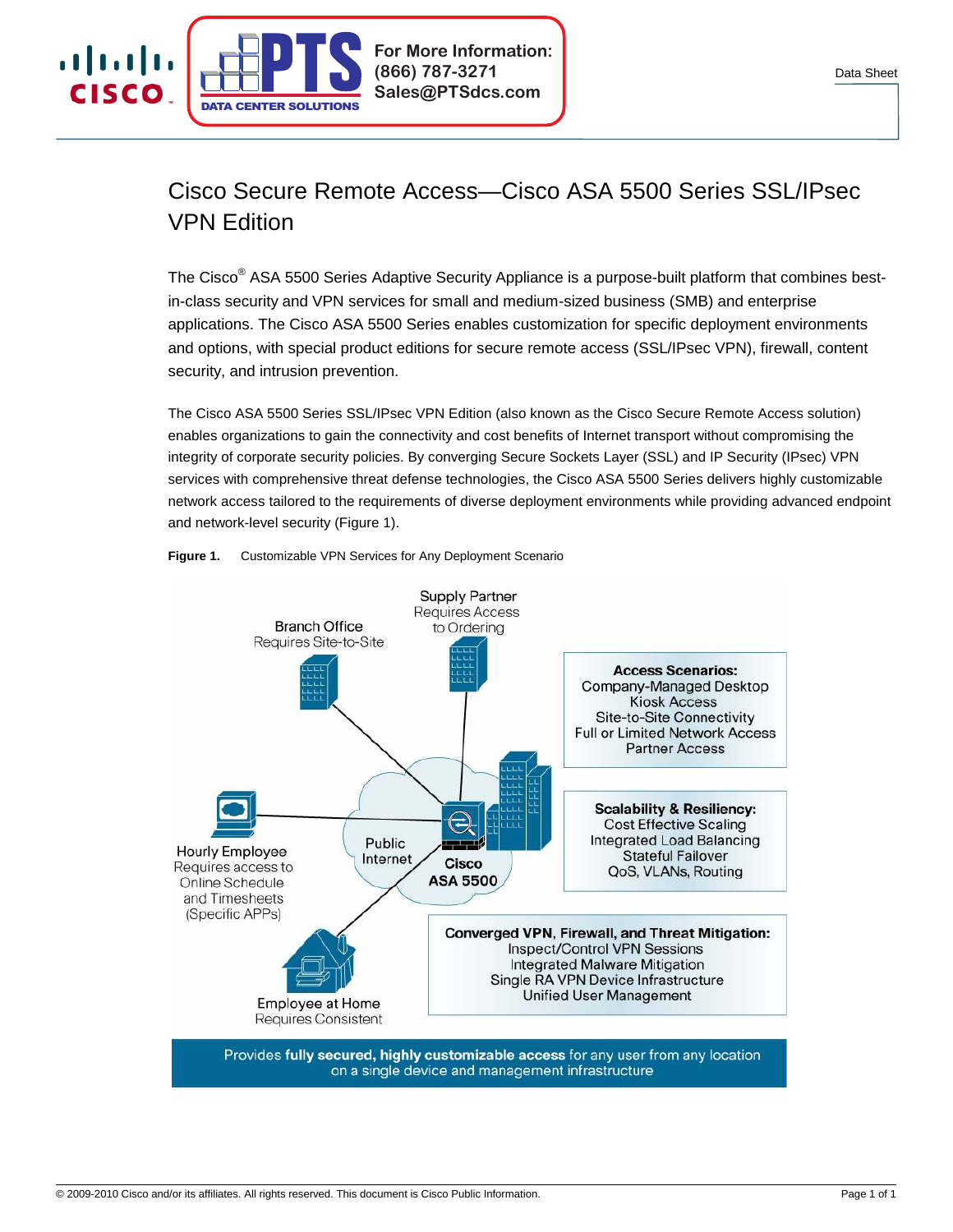# **Cisco ASA 5500 Series Secure Remote Access**

The Cisco Secure Remote Access solution offers flexible VPN technologies for any connectivity scenario, with scalability up to 10,000 concurrent users per device. It provides easy-to-manage, full-tunnel network access through SSL, Datagram Transport Layer Security (DTLS), IPsec VPN client technologies, Cisco AnyConnect Secure Mobility optimized for the Cisco IronPort® Web Security Appliance, advanced clientless SSL VPN capabilities, and networkaware site-to-site VPN connectivity, enabling secure connections across public networks to mobile users, remote sites, contractors, and business partners. Costs associated with VPN deployment and operations are reduced by eliminating ancillary equipment required to scale and secure a VPN.

Benefits of a Cisco Secure Remote Access solution include:

- **SSL, DTLS, and IPsec-based full network access—**Full network access provides network-layer remoteuser connectivity to virtually any application or network resource and is often used to extend access to managed computers such as company-owned laptops. Connectivity is available through the automatically downloaded Cisco AnyConnect Secure Mobility client, the Cisco IPsec VPN Client, the Microsoft Layer 2 Tunneling Protocol (L2TP)/IPsec VPN client, and the Apple iPhone / Mac OS X 10.6 IPsec VPN clients. The Cisco AnyConnect Secure Mobility client will automatically adapt its tunneling protocol to the most efficient method based on network constraints, and is the first VPN product to use the DTLS protocol to provide an optimized connection for latency-sensitive traffic, such as voice-over-IP (VoIP) traffic or TCP-based application access. By supporting SSL, DTLS, and IPsec-based remote-access VPN technologies, the Cisco ASA 5500 Series delivers unsurpassed flexibility to meet the needs of the most diverse deployment scenarios.
- **Superior clientless network access—**Clientless remote access provides access to network applications and resources, regardless of location, without the need for desktop VPN client software. Using the ubiquity of SSL encryption available in Internet browsers, the Cisco ASA 5500 Series delivers clientless access to any web-based application or resource, terminal services applications such as Citrix, and optimized Microsoft Outlook Web Access and Lotus iNotes, as well as access to common thick-client applications such as email, calendar, instant messaging, FTP, Telnet, and SSH applications. Additionally, the superior content rewriting capabilities of the Cisco ASA 5500 Series help ensure reliable rendering of complex webpages with Java, JavaScript, ActiveX, Flash, and other sophisticated content.
- **Cisco AnyConnect Secure Mobility—**Enforces security policy in every transaction independent of where the user is located, whether it is an enterprise, "in-house" owned or a SaaS application. Secure Mobility allows the administrator to require always-on secure network connectivity with a policy to permit or deny network connectivity if access is unavailable. These services are optimized for use with the [Cisco IronPort Web](http://www.cisco.com/go/wsa)  [Security Appliance.](http://www.cisco.com/go/wsa)
- **Network-aware site-to-site VPNs—**Secure, high-speed communications are possible between multiple office locations. Support for quality of service (QoS) and routing across the VPN helps ensure reliable, business-quality delivery of latency-sensitive applications such as voice, video, and terminal services.
- **Threat-protected VPN—**VPNs are a primary source of malware infiltration into networks. Malware includes worms, viruses, spyware, keyloggers, Trojan horses, and rootkits. In the Cisco ASA 5500 Series, the depth and breadth of intrusion prevention, antivirus, application-aware firewall, and VPN endpoint security capabilities minimizes the risk that a VPN connection will become a conduit for security threats.
- More cost-effective VPN deployment and operations—Scaling and securing VPNs often requires additional load balancing and security equipment, which increases both equipment and operational costs. The Cisco ASA 5500 Series integrates these functions, delivering an unprecedented level of network and security integration among the VPN products available today. And by offering support for flexible tunneling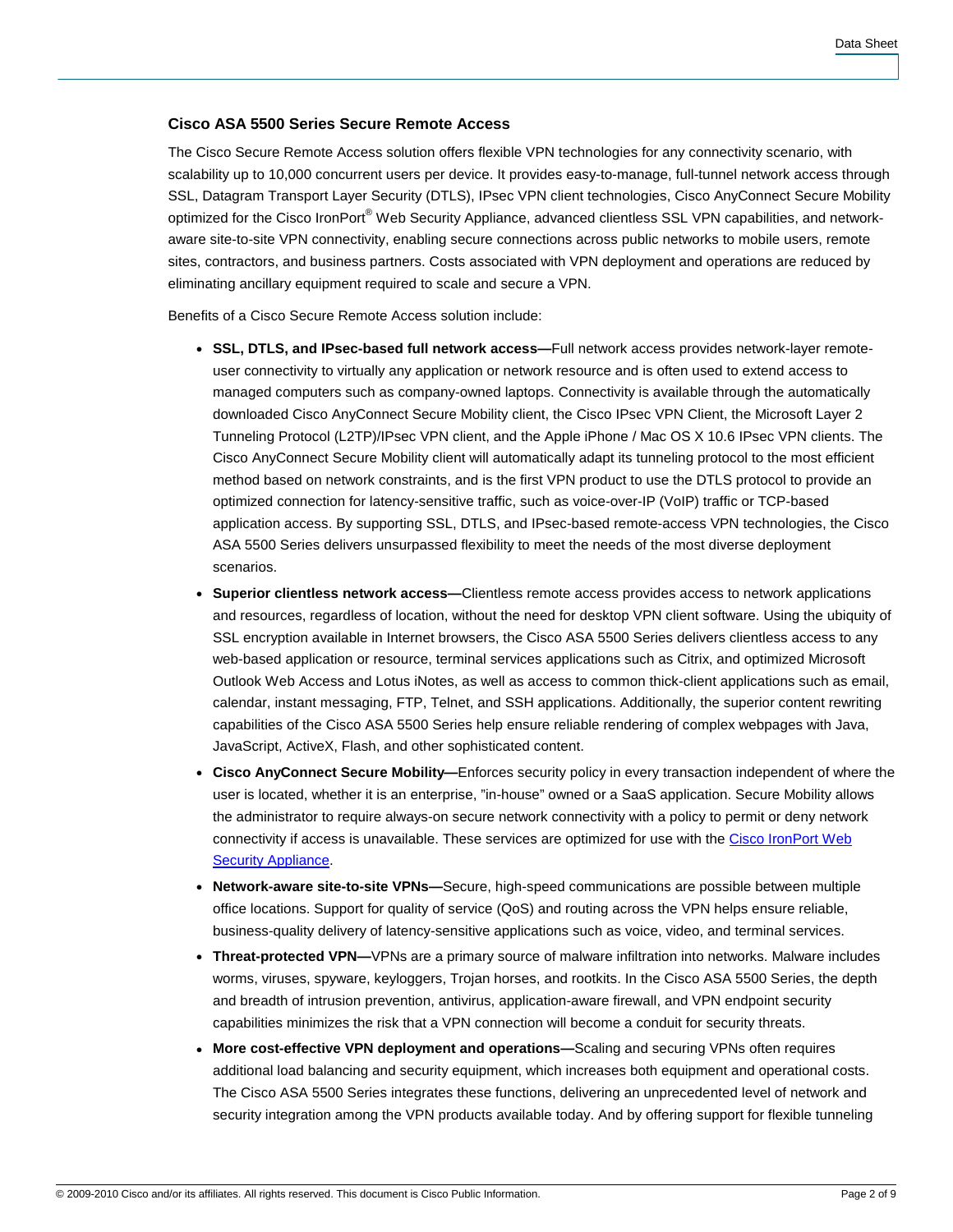options on a single platform, the Cisco ASA 5500 Series provides customers with cost-effective alternatives to deploying parallel VPN infrastructures.

- **Scalability and resiliency—**The Cisco ASA 5500 Series can support up to 10,000 simultaneous user sessions per device, with the ability to scale to tens of thousands of simultaneous user sessions through integrated clustering and load-balancing capabilities. Stateful failover features deliver high-availability services for unsurpassed uptime.
- **OpenSSL technology—**The Cisco Secure Remote Access solution includes software developed by the OpenSSL Project for use in the OpenSSL Toolkit ([http://www.openssl.org\)](http://www.openssl.org/).

# **Customizable Remote-Access VPN Features**

# **Full Network Access**

The Cisco ASA 5500 Series SSL/IPsec VPN Edition provides broad application and network resource access through network tunneling features available in either the Cisco AnyConnect Secure Mobility Client, as shown in Table 1, or the Cisco IPsec VPN Client.

| <b>Feature</b>                                                                          | <b>Description</b>                                                                                                                                                 |
|-----------------------------------------------------------------------------------------|--------------------------------------------------------------------------------------------------------------------------------------------------------------------|
| <b>Optimal Gateway</b>                                                                  | New in Cisco AnyConnect 2.5                                                                                                                                        |
| <b>Selection</b>                                                                        | • Determines and establishes connectivity to the optimal network access point.                                                                                     |
|                                                                                         | • Automatically adapts its tunneling to the most efficient method possible based on network constraints.                                                           |
|                                                                                         | • Uses DTLS to provide an optimized connection for latency-sensitive traffic, such as VoIP traffic or TCP-based<br>application access.                             |
|                                                                                         | • Uses TLS (HTTP over TLS/SSL) to ensure availability of network connectivity through locked-down environments,<br>including those using web proxy servers.        |
|                                                                                         | • Data compression may be used to reduce the amount of data transmitted.                                                                                           |
| <b>Cisco AnyConnect</b>                                                                 | New in Cisco AnyConnect 2.5                                                                                                                                        |
| <b>Secure Mobility</b><br>(Premium or Cisco)                                            | • Enforces security policy into every transaction independent of where the user is located, whether it is an<br>enterprise/"in-house" owned or a SaaS application. |
| <b>IronPort Web Security</b><br><b>Appliance Mobile User</b><br><b>Security license</b> | • Requires always-on secure network connectivity with a policy to permit or deny network connectivity if access<br>unavailable.                                    |
| required)                                                                               | • Hotspot / Captive Portal Detection.                                                                                                                              |
|                                                                                         | Optimized for use with the Cisco IronPort Web Security Appliance.                                                                                                  |
| <b>Broad operating system</b><br>support                                                | • Microsoft Windows XP 32-bit (x86) and 64-bit (x64)                                                                                                               |
|                                                                                         | • Windows Vista 32-bit (x86) and 64-bit (x64), including Service Pack 1 and 2 (SP1/SP2)                                                                            |
|                                                                                         | • Windows 7 32-bit $(x86)$ and 64-bit $(x64)$                                                                                                                      |
|                                                                                         | • Mac OS X 10.5 and 10.6.x                                                                                                                                         |
|                                                                                         | • Linux Intel (2.6.x kernel)                                                                                                                                       |
|                                                                                         | Note: Windows 2000 and Mac OS X 10.4 are no longer supported as of Cisco AnyConnect 2.4.                                                                           |
|                                                                                         | • Cisco AnyConnect Mobile (requires optional AnyConnect Mobile license)                                                                                            |
|                                                                                         | <sup>o</sup> Windows Mobile 6.x (Professional and Classic)                                                                                                         |
| Wide range of                                                                           | Deployment options:                                                                                                                                                |
| deployment and                                                                          | • Predeployment, including Microsoft Installer                                                                                                                     |
| connection options                                                                      | • Automatic headend deployment (administrative rights are required for initial installation) via ActiveX (Windows only)<br>and Java                                |
|                                                                                         | Connection modes:                                                                                                                                                  |
|                                                                                         | • Standalone via system icon                                                                                                                                       |
|                                                                                         | • Browser-initiated (Weblaunch)                                                                                                                                    |
|                                                                                         | • Clientless portal initiated                                                                                                                                      |
|                                                                                         | • Command line interface (CLI)-initiated                                                                                                                           |
|                                                                                         | $\bullet$ API                                                                                                                                                      |

#### **Table 1.** Cisco AnyConnect Secure Mobility Client Features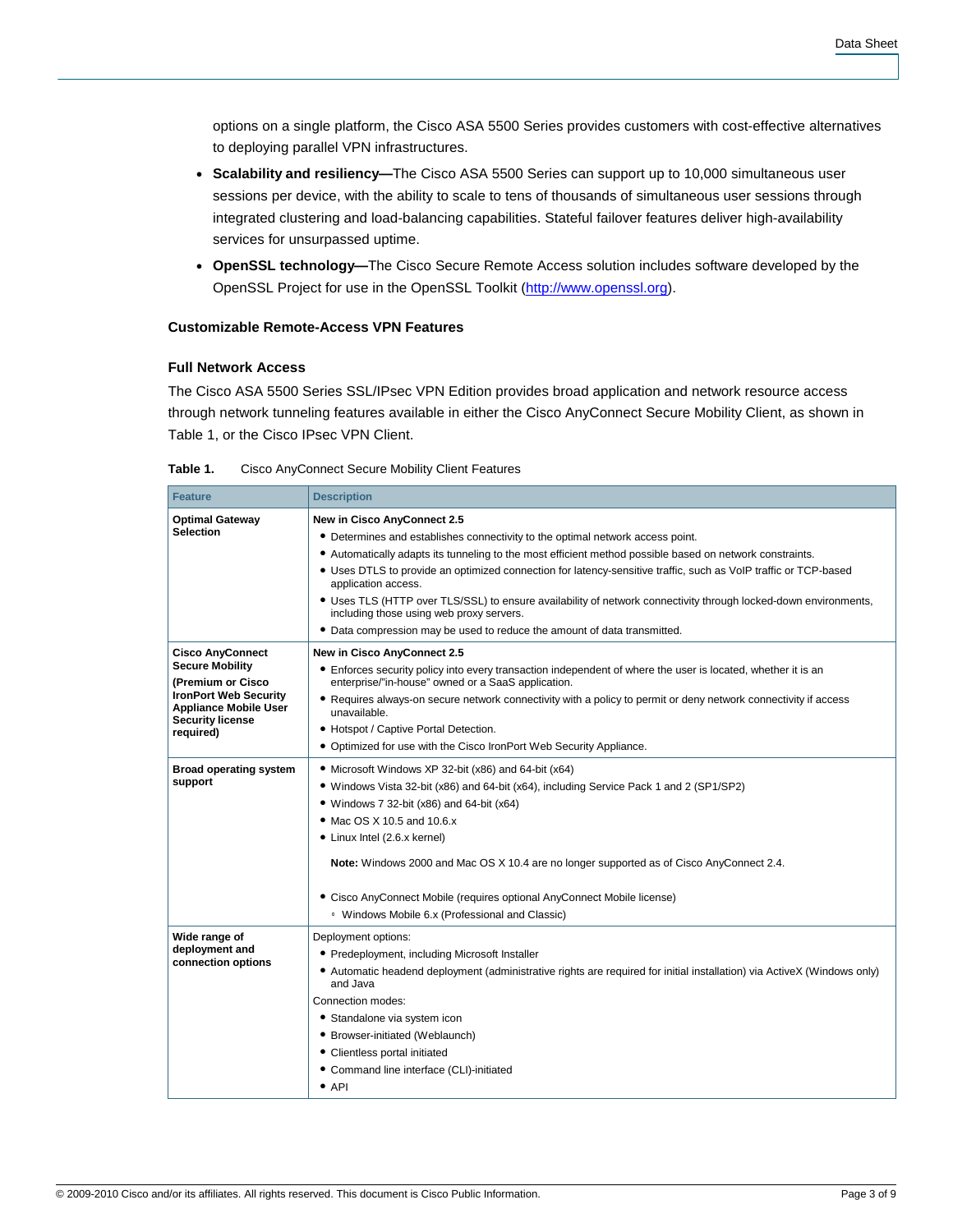| Ease of client<br>administration | • The Cisco AnyConnect Secure Mobility client allows an administrator to automatically distribute software and policy<br>updates from the headend security appliance, thereby eliminating administration associated with client software<br>updates.<br>• Administrators can determine which capabilities to make available for end-user configuration.<br>• Administrators can trigger an endpoint script at connect/disconnect time when domain login scripts cannot be utilized.<br>• Administrators can fully customize and/or localize end-user visible messages. |
|----------------------------------|------------------------------------------------------------------------------------------------------------------------------------------------------------------------------------------------------------------------------------------------------------------------------------------------------------------------------------------------------------------------------------------------------------------------------------------------------------------------------------------------------------------------------------------------------------------------|
| <b>Consistent user</b>           | • Full-tunnel client mode supports remote-access users requiring a consistent LAN-like user experience.                                                                                                                                                                                                                                                                                                                                                                                                                                                                |
| experience                       | • Multiple delivery methods and small download size help ensure broad compatibility and rapid download of the Cisco<br>AnyConnect Secure Mobility client.                                                                                                                                                                                                                                                                                                                                                                                                              |
| <b>Advanced IP network</b>       | • Access to internal IPv4 and IPv6 network resources                                                                                                                                                                                                                                                                                                                                                                                                                                                                                                                   |
| connectivity                     | • Centralized split tunneling control for optimized network access                                                                                                                                                                                                                                                                                                                                                                                                                                                                                                     |
|                                  | IP address assignment mechanisms:                                                                                                                                                                                                                                                                                                                                                                                                                                                                                                                                      |
|                                  | $\bullet$ Static                                                                                                                                                                                                                                                                                                                                                                                                                                                                                                                                                       |
|                                  | • Internal pool                                                                                                                                                                                                                                                                                                                                                                                                                                                                                                                                                        |
|                                  | • Dynamic Host Configuration Protocol (DHCP)                                                                                                                                                                                                                                                                                                                                                                                                                                                                                                                           |
|                                  | • RADIUS/Lightweight Directory Access Protocol (LDAP)                                                                                                                                                                                                                                                                                                                                                                                                                                                                                                                  |
| <b>Client firewall policy</b>    | New in Cisco AnyConnect 2.5                                                                                                                                                                                                                                                                                                                                                                                                                                                                                                                                            |
|                                  | • Added protection for Split Tunneling configurations.                                                                                                                                                                                                                                                                                                                                                                                                                                                                                                                 |
|                                  | • Used in conjunction with Cisco Mobile User Security to allow for local access exceptions (i.e. printing, tethered device<br>support, etc).                                                                                                                                                                                                                                                                                                                                                                                                                           |
|                                  | • Supports port-based rules for IPv4 and network/IP access control lists (ACLs) for IPv6.                                                                                                                                                                                                                                                                                                                                                                                                                                                                              |
|                                  | • Available for Windows XP SP2, Vista, Windows 7, and Mac OS X.                                                                                                                                                                                                                                                                                                                                                                                                                                                                                                        |
| <b>Cisco AnyConnect</b>          | New in Cisco AnyConnect 2.5 and Cisco Adaptive Security Appliance 8.3                                                                                                                                                                                                                                                                                                                                                                                                                                                                                                  |
| <b>Profile Editor</b>            | • AnyConnect policies may be customized directly from Cisco ASDM (Adaptive Security Device Manager).                                                                                                                                                                                                                                                                                                                                                                                                                                                                   |
|                                  |                                                                                                                                                                                                                                                                                                                                                                                                                                                                                                                                                                        |

# Table 2 summarizes Cisco AnyConnect licensing options,

### **Table 2.** Cisco AnyConnect Licensing Options

| <b>License Option</b>            | <b>Description</b>                                                                                                                                                                                   |  |  |  |  |
|----------------------------------|------------------------------------------------------------------------------------------------------------------------------------------------------------------------------------------------------|--|--|--|--|
| <b>Platform Licenses</b>         |                                                                                                                                                                                                      |  |  |  |  |
| <b>AnyConnect Essentials</b>     | • Cisco AnyConnect Secure Mobility client connectivity without clientless SSL VPN and Cisco Secure Desktop<br>capabilities.                                                                          |  |  |  |  |
|                                  | • Cisco AnyConnect Secure Mobility capabilities when used in conjunction with a licensed Cisco IronPort Web Security<br>Appliance.                                                                   |  |  |  |  |
|                                  | • Full tunneling access to enterprise applications.                                                                                                                                                  |  |  |  |  |
|                                  | • Single license per device type.                                                                                                                                                                    |  |  |  |  |
| <b>AnyConnect Premium</b>        | Includes clientless SSL VPN, Cisco AnyConnect Secure Mobility, and Cisco Secure Desktop capabilities (including<br>Host Scan). Optionally provides full tunneling access to enterprise applications. |  |  |  |  |
|                                  | • License is based on number of simultaneous users, and is available as a single-device license or a shared license.                                                                                 |  |  |  |  |
| <b>Optional Feature Licenses</b> |                                                                                                                                                                                                      |  |  |  |  |
| <b>AnyConnect Mobile</b>         | • Enables Mobile OS platform compatibility.                                                                                                                                                          |  |  |  |  |
|                                  | • Required per device license, in addition to AnyConnect Essentials or Premium licenses.                                                                                                             |  |  |  |  |
| <b>Advanced Endpoint</b>         | • Enables advanced endpoint assessment capabilities (such as auto-remediation).                                                                                                                      |  |  |  |  |
| <b>Assessment</b>                | • Required per device, in addition to AnyConnect Premium licenses.                                                                                                                                   |  |  |  |  |
|                                  | • Not available with AnyConnect Essentials licenses.                                                                                                                                                 |  |  |  |  |

# **Clientless Network Access**

Cisco ASA 5500 Series clientless SSL VPN access, with features shown in Table 3, allows precisely controlled, webbased access to specific network resources and applications from Internet kiosks, shared computers, extranet partners, employee-owned desktops, and company-owned employee desktops.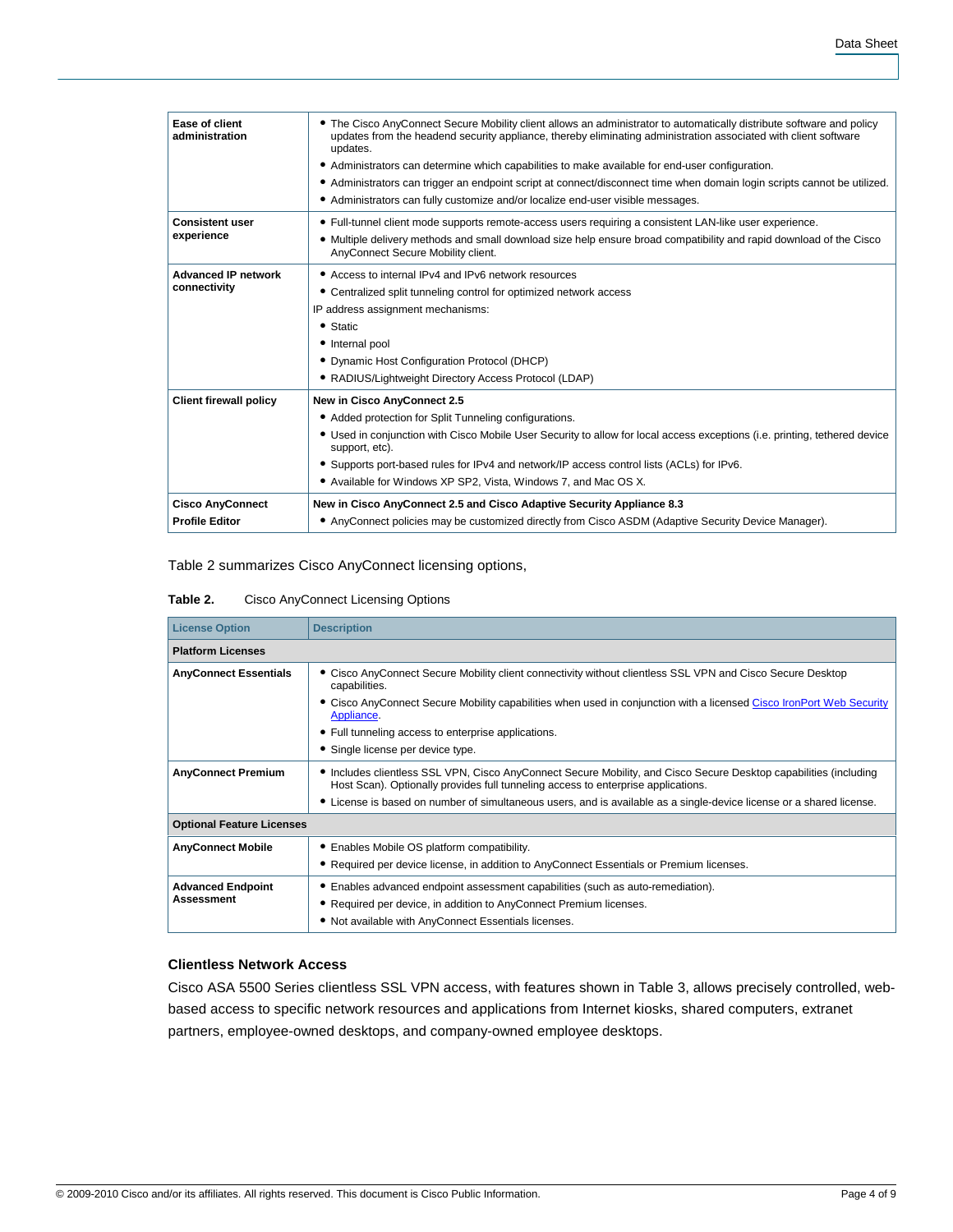|  | Table 3. |  |  | Cisco ASA 5500 Series Web-Based Clientless Access |  |  |
|--|----------|--|--|---------------------------------------------------|--|--|
|--|----------|--|--|---------------------------------------------------|--|--|

| <b>Feature</b>                                                                                                                                                                | <b>Description</b>                                                                                                                                                                                                                                                                                                                          |
|-------------------------------------------------------------------------------------------------------------------------------------------------------------------------------|---------------------------------------------------------------------------------------------------------------------------------------------------------------------------------------------------------------------------------------------------------------------------------------------------------------------------------------------|
| Broad, reliable<br>compatibility                                                                                                                                              | An advanced transformation capability helps to ensure compatibility with webpages containing complex content, including<br>HTML, Java, ActiveX, JavaScript, and Flash.                                                                                                                                                                      |
| <b>Integrated clientless</b><br>application optimization                                                                                                                      | Integrated performance optimization for resource-intensive applications, such as Microsoft Outlook Web Access and<br>Lotus iNotes, delivers exceptional response times and low latency to provide a high-quality SSL VPN end-user<br>experience.                                                                                            |
| Customizable user<br>The enhanced clientless portal features group-based customization for detailed access, ease of use, and a customizable<br>experience<br>user experience: |                                                                                                                                                                                                                                                                                                                                             |
|                                                                                                                                                                               | • Support for Multilanguage, clientless user portals                                                                                                                                                                                                                                                                                        |
|                                                                                                                                                                               | • User-customizable resource bookmarks                                                                                                                                                                                                                                                                                                      |
|                                                                                                                                                                               | • Publishing of Really Simple Syndication (RSS)-based information resources for automatic updating of important real-<br>time content                                                                                                                                                                                                       |
| <b>Fully clientless Citrix</b><br>access                                                                                                                                      | No extraneous helper applications are required for Citrix access over clientless SSL VPN, which helps ensure fast<br>application initiation time and reduces the risk of desktop software conflicts.                                                                                                                                        |
| Integrated client-server<br>application support                                                                                                                               | Provides access to common client-server applications without the need for predeployed remote clients, granting rapid<br>access to Telnet, SSH, Remote Desktop Protocol (RDP), and Virtual Network Computing (VNC) resources.                                                                                                                |
| Support for common<br>thick-client applications                                                                                                                               | Port forwarding enables clientless access to popular thick-client applications, such as Post Office Protocol (POP), Simple<br>Mail Transfer Protocol (SMTP), Internet Message Access Protocol (IMAP), email, online calendars, instant messaging,<br>Telnet, SSH, and other client-initiated TCP applications, through a small Java applet. |
|                                                                                                                                                                               | Smart tunneling allows Microsoft Windows users to access TCP applications without the prerequisite of administrative<br>rights and allows VPN administrators to grant only approved applications access to internal resources.                                                                                                              |
| Broad browser support                                                                                                                                                         | Multiple browser support, including Microsoft Internet Explorer, Firefox, Opera, Safari, and Pocket Internet Explorer (PIE),<br>helps ensure broad connection compatibility from any location.                                                                                                                                              |
| <b>Advanced IP network</b><br>connectivity                                                                                                                                    | Access to internal IPv4 and IPv6 network resources.                                                                                                                                                                                                                                                                                         |

# **Comprehensive Authentication and Authorization Choices**

The Cisco ASA 5500 Series provides a comprehensive set of options for authentication and authorization of users, as shown in Table 4.

| Table 4. | Cisco ASA 5500 Series Authentication and Authorization Options |  |
|----------|----------------------------------------------------------------|--|
|          |                                                                |  |

| <b>Feature</b>                                       | <b>Description</b>                                                                                                                                                                                                                                                                                                                                                                                                                                                                                                                                                                                                                                                                                           |
|------------------------------------------------------|--------------------------------------------------------------------------------------------------------------------------------------------------------------------------------------------------------------------------------------------------------------------------------------------------------------------------------------------------------------------------------------------------------------------------------------------------------------------------------------------------------------------------------------------------------------------------------------------------------------------------------------------------------------------------------------------------------------|
| <b>Authentication options</b>                        | $\bullet$ RADIUS<br>• RADIUS with Password Expiry (MSCHAPv2) to NT LAN Manager (NTLM)<br>• RADIUS one-time password (OTP) support (state/reply message attributes)<br>• RSA SecuriD<br>• Double authentication<br>• Active Directory/Kerberos<br>• Embedded Certificate Authority (CA)<br>• Digital Certificate / Smartcard (including Machine Certificates for Cisco AnyConnect)<br>• LDAP with password expiry and aging<br>• Generic LDAP support<br>• Combined certificate and username/password multifactor authentication<br>• Internal domain password prompting for simplified single sign-on (SSO)<br>• SSL VPN virtual keyboard authentication for additional protection against keystroke loggers |
| Sophisticated<br>authorization                       | • Policy mapping from RADIUS and LDAP<br>• Dynamic access policies directly use domain membership and posture status for creation of user policy                                                                                                                                                                                                                                                                                                                                                                                                                                                                                                                                                             |
| Single sign-on (SSO) for<br>clientless SSL VPN users | • Computer Associates Siteminder<br>• RSA Access Manager (ClearTrust)<br>• Security Assertion Markup Language (SAML)<br>• Basic/NTLM authentication pass-through<br>• Forms-based authentication pass-through                                                                                                                                                                                                                                                                                                                                                                                                                                                                                                |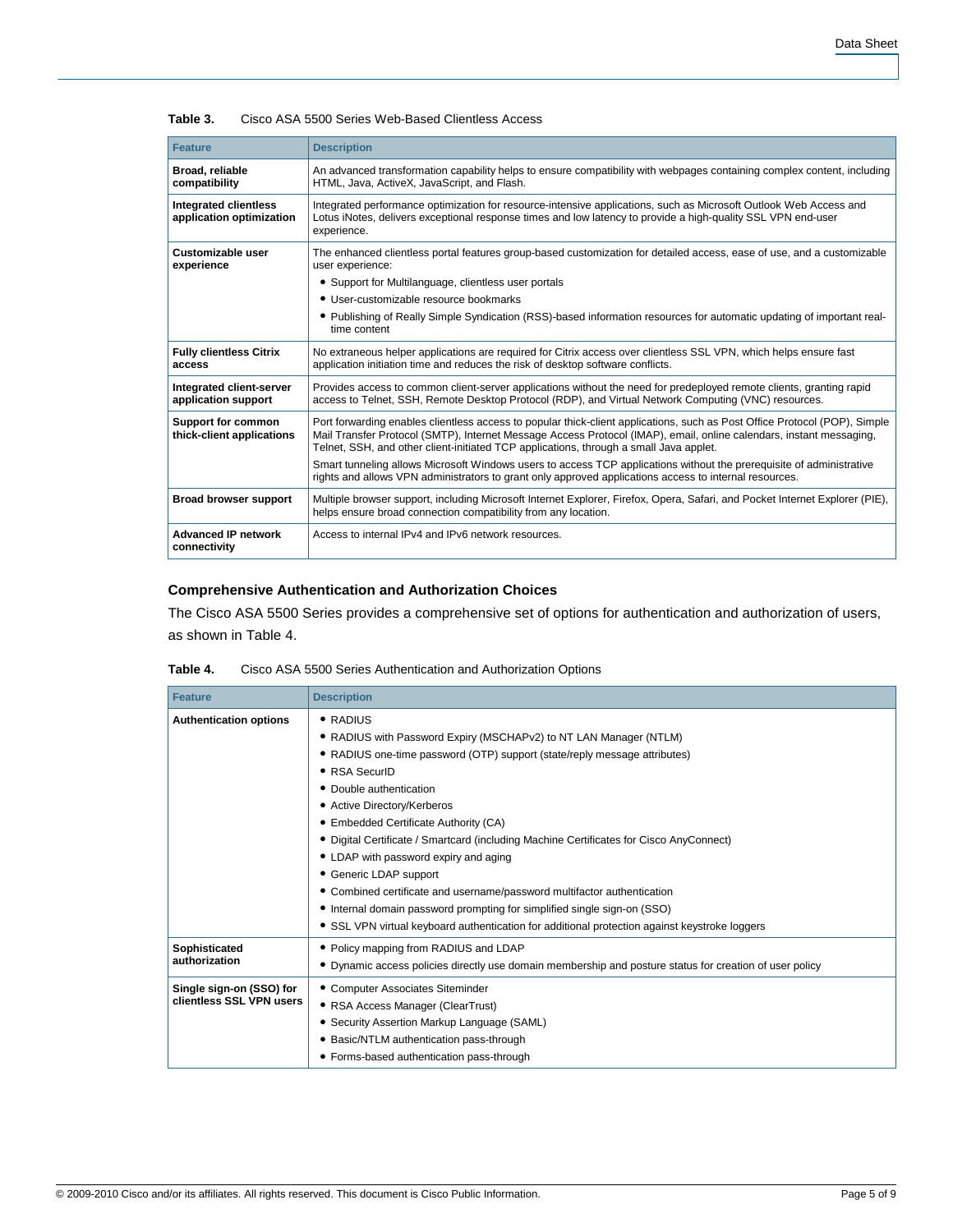# **Threat-Protected VPN Features**

The Cisco ASA 5500 Series Secure Remote Access solution provides advanced security for VPN deployments through its integrated network and endpoint security technologies. Securing the VPN is necessary to prevent network attacks such as worms, viruses, spyware, keyloggers, Trojan horses, rootkits, or hacking. Detailed application and access control policy helps ensure that individuals and groups of users have access only to the applications and network services to which they are entitled (Figure 2).

**Figure 2.** Threat-Protected VPN Services Use Onboard Security to Protect Against VPN Threats



# **Network Security at the VPN Gateway**

Worms, viruses, application-embedded attacks, and application abuse are among the greatest security challenges in today's networks. Remote access and remote-office VPN connectivity are common points of entry for such threats, due to limited security capabilities on VPN devices. VPNs are often deployed without proper inspection and threat mitigation applied at the tunnel termination point at the headquarters location, which allows malware from remote offices or users to infiltrate the network and spread. With the converged threat mitigation capabilities of the Cisco ASA 5500 Series, customers can detect malware and stop it before it enters the network interior. For applicationembedded attacks, such as spyware or adware spread through file-sharing in peer-to-peer networks, the Cisco ASA 5500 Series deeply examines application traffic to identify a dangerous payload and drop its contents before it reaches its target and causes damage. Table 5 lists some VPN gateway security features provided by the Cisco ASA 5500 Series.

| <b>Feature</b>                                             | <b>Description</b>                                                                                                                                                                                |
|------------------------------------------------------------|---------------------------------------------------------------------------------------------------------------------------------------------------------------------------------------------------|
| <b>Extensive malware</b><br>mitigation                     | Worms, viruses, spyware, keyloggers, Trojan horses, and rootkits are thwarted at the Cisco ASA 5500 Series VPN<br>gateway, thereby eliminating threats before they spread throughout the network. |
| <b>Application-aware</b><br>firewall and access<br>control | Application-aware traffic inspection enables thorough user access control and helps prevent abuse of unwanted<br>applications, such as peer-to-peer file sharing across the VPN connection.       |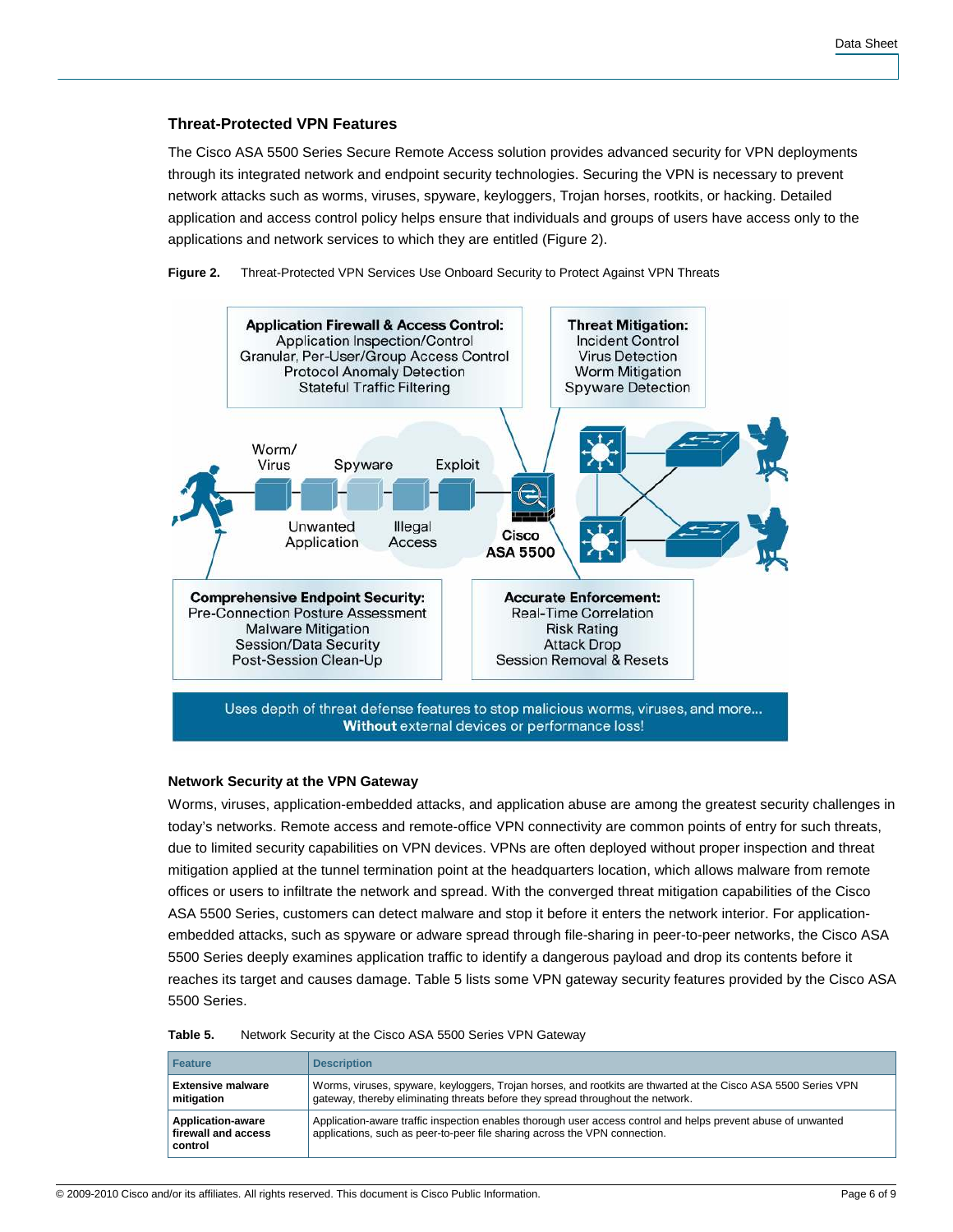| Intrusion prevention          | The Cisco ASA 5500 Series guards against a multitude of network exploits.                                                               |
|-------------------------------|-----------------------------------------------------------------------------------------------------------------------------------------|
| <b>Access restrictions</b>    | The permission or denial of access to confidential resources is based on flexible configuration policies and current<br>posture status. |
| Virtual LAN (VLAN)<br>mapping | Enforcement of user- and group-based traffic access restrictions are based on a configured VLAN.                                        |

#### **Comprehensive Endpoint Security for SSL VPN**

SSL VPN deployments enable universal access from both secure and noncorporate-managed endpoints, and provide the ability to extend network resources to diverse user communities. With this extension of the network, the points for potential network security attacks also increase. Whether users are accessing the network from a corporate-managed PC, personal network-accessible device, or public terminal, Cisco Secure Desktop minimizes data such as cookies, browser history, temporary files, and downloaded content left behind after an SSL VPN session terminates. Endpoint posture checking for full network access users is also available through integration with the Cisco NAC Appliance and Cisco NAC Framework. Table 6 highlights Cisco Secure Desktop features. (Premium License required)

|  | Table 6. | Cisco Secure Desktop Provides Comprehensive Security of Information from the Network to the Endpoint |  |
|--|----------|------------------------------------------------------------------------------------------------------|--|
|--|----------|------------------------------------------------------------------------------------------------------|--|

| <b>Feature</b>                                 | <b>Description</b>                                                                                                                                                                                                                                                                                                                                                                                    |  |
|------------------------------------------------|-------------------------------------------------------------------------------------------------------------------------------------------------------------------------------------------------------------------------------------------------------------------------------------------------------------------------------------------------------------------------------------------------------|--|
| <b>Pre-connection posture</b><br>assessment    | Host integrity verification checking seeks to detect the presence of antivirus software, personal firewall software, and<br>Windows service packs on the endpoint system prior to granting network access.                                                                                                                                                                                            |  |
|                                                | A significantly expanded list of applications and versions are now supported through this mechanism. Frequent updates<br>are available to support new product releases.                                                                                                                                                                                                                               |  |
|                                                | Administrators also have the option of defining custom posture checks based on the presence of running processes.                                                                                                                                                                                                                                                                                     |  |
| <b>Pre-connection asset</b><br>assessment      | Cisco Secure Desktop can detect the presence of a watermark on a remote system. The watermark can be used to<br>identify assets that are corporate-owned and provide differentiated access as a result. The watermark checking capability<br>includes system registry values, file existence matching a required CRC32 checksum, IP address range matching, and<br>certificate issued by/to matching. |  |
| <b>Comprehensive session</b><br>protection     | Additional protection is provided for all data associated with the session, including passwords, file downloads, history,<br>cookies, and cache files. Session data is encrypted to the secure vault of Cisco Secure Desktop.                                                                                                                                                                         |  |
| End-of-session data<br>cleanup                 | Data in the secure vault is overwritten at the end of the session.                                                                                                                                                                                                                                                                                                                                    |  |
| Keystroke logger<br>detection                  | Cisco Secure Desktop performs an initial check for certain software-based keystroke logging software at the start of the<br>session. If an anomalous program begins running inside the secure vault, after session initiation, the user is prompted to<br>stop the suspicious activity.                                                                                                               |  |
| Available with guest<br>permissions            | Users accessing the network from remote machines may not have administrator privileges on all systems. Cisco Secure<br>Desktop can often be installed with only guest permissions. This helps to ensure delivery and installation on all systems.                                                                                                                                                     |  |
| <b>Advanced endpoint</b><br>assessment license | An advanced endpoint assessment option is available to automate the process of repairing out-of-compliance<br>applications.                                                                                                                                                                                                                                                                           |  |

# **Network-Aware Site-to-Site VPN Features**

Using the network-aware IPsec site-to-site VPN capabilities provided by the Cisco ASA 5500 Series SSL/IPsec VPN Edition, businesses can securely extend their networks across low-cost Internet connections to business partners and remote and satellite offices worldwide (Table 7).

|  | Table 7. | Cisco ASA 5500 Series SSL/IPsec VPN Edition Site-to-Site VPN Connectivity |
|--|----------|---------------------------------------------------------------------------|
|--|----------|---------------------------------------------------------------------------|

| <b>Feature</b>        | <b>Description</b>                                                                                                                        |
|-----------------------|-------------------------------------------------------------------------------------------------------------------------------------------|
| QoS-enabled           | Supports latency-sensitive applications such as voice, video, and terminal services.                                                      |
| Network-aware routing | Open Shortest Path First (OSPF) support across tunneling neighbors enables network topology awareness for ease of<br>network integration. |

# **VPN Cost-Effectiveness Through Platform Integration**

The Cisco ASA 5500 Series integrates numerous functions—such as security and load balancing—that can reduce the number of devices required to scale and secure the VPN, thereby decreasing equipment costs, architectural complexity, and operational costs (Table 8).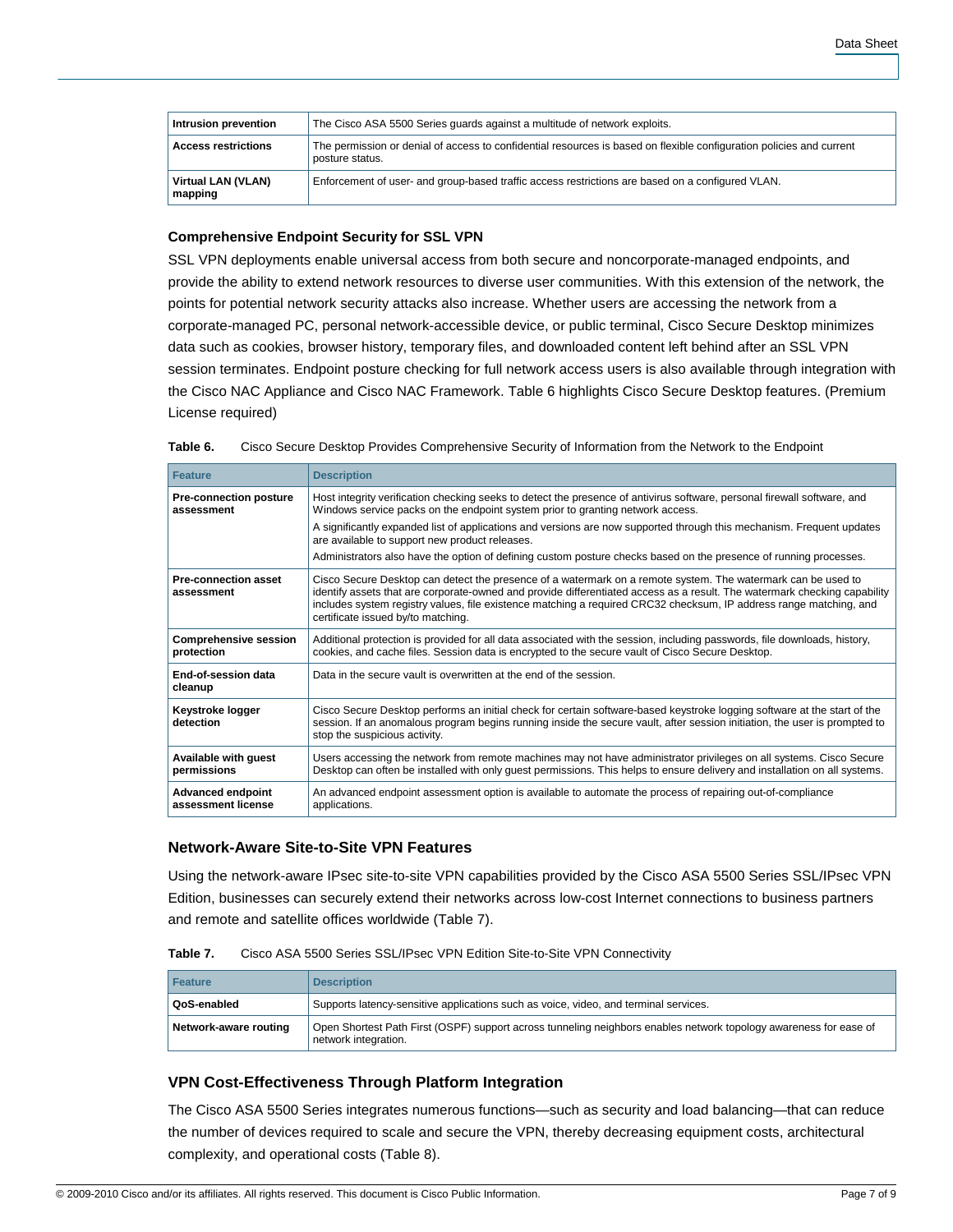#### **Table 8.** Integrated Functions That Complement VPN Deployment

| <b>Feature</b>                   | <b>Description</b>                                                                                                                                      |
|----------------------------------|---------------------------------------------------------------------------------------------------------------------------------------------------------|
| Network and endpoint<br>security | Onboard malware mitigation, IPS, and firewall capabilities increase VPN security while decreasing the amount of<br>equipment that needs to be deployed. |
| Load balancing                   | Integrated load-balancing features enable multichassis clusters without expensive external load balancing equipment.                                    |

# **Cisco ASA 5500 Series Platform Overview**

The Cisco ASA 5500 Series delivers site-specific scalability, from small offices to enterprise headquarters locations, through its seven models: 5505, 5510, 5520, 5540, 5550, 5580-20, and 5580-40 (Figure 3). Models 5510 through 5550 share a common chassis, built with a foundation of concurrent services scalability, investment protection, and future technology extensibility. Table 9 lists the specifications of the Cisco ASA 5500 Series models.

**Figure 3.** The Cisco ASA 5500 Series Portfolio



| Table 9. |  | Specifications of Cisco ASA 5500 Series Adaptive Security Appliance Models |
|----------|--|----------------------------------------------------------------------------|
|          |  |                                                                            |

| <b>Platform</b>                                                  | <b>Cisco ASA 5505</b>                                           | Cisco ASA 5510                                                                                                                                     | Cisco ASA 5520                                                                                | Cisco ASA 5540                                                                                | Cisco ASA 5550                                          | <b>Cisco ASA</b><br>5580-20                                                                                                                                                                                   | <b>Cisco ASA</b><br>5580-40                                                                                                                                                                                |
|------------------------------------------------------------------|-----------------------------------------------------------------|----------------------------------------------------------------------------------------------------------------------------------------------------|-----------------------------------------------------------------------------------------------|-----------------------------------------------------------------------------------------------|---------------------------------------------------------|---------------------------------------------------------------------------------------------------------------------------------------------------------------------------------------------------------------|------------------------------------------------------------------------------------------------------------------------------------------------------------------------------------------------------------|
| <b>Maximum VPN</b><br>throughput                                 | 100 Mbps                                                        | 170 Mbps                                                                                                                                           | 225 Mbps                                                                                      | 325 Mbps                                                                                      | 425 Mbps                                                | 1 Gbps                                                                                                                                                                                                        | 1 Gbps                                                                                                                                                                                                     |
| <b>Maximum</b><br>concurrent SSL<br>VPN sessions <sup>1</sup>    | 25                                                              | 250                                                                                                                                                | 750                                                                                           | 2500                                                                                          | 5000                                                    | 10,000                                                                                                                                                                                                        | 10,000                                                                                                                                                                                                     |
| <b>Maximum</b><br>concurrent<br><b>IPsec VPN</b><br>sessions $2$ | 25                                                              | 250                                                                                                                                                | 750                                                                                           | 5000                                                                                          | 5000                                                    | 10.000                                                                                                                                                                                                        | 10.000                                                                                                                                                                                                     |
| <b>Interfaces</b>                                                | 8-port 10/100<br>switch with 2<br>Power-over-<br>Ethernet ports | 5-port 10/100 /<br>2-port<br>10/100/1000.3-<br>port 10/100<br>$+4$ -port<br>10/100/1000, 4<br>SFP (with 4<br><b>Gigabit Ethernet</b><br>[4GE] SSM) | 4-port<br>10/100/1000.<br>1-port 10/100<br>+4-port<br>10/100/1000, 4<br>SFP (with 4GE<br>SSM) | 4-port<br>10/100/1000.<br>1-port 10/100<br>+4-port<br>10/100/1000, 4<br>SFP (with 4GE<br>SSM) | 8-port<br>10/100/1000,<br>4-port SFP, 1-<br>port 10/100 | 2-port<br>10/100/1000<br>Management<br>$+4$ -port<br>10/100/1000<br>(with<br>ASA5580-<br>4GE-CU)<br>+4-port GE<br>SR LC (with<br>ASA5580-<br>4GE-FI)<br>+2-port 10GE<br>SR LC (with<br>ASA5580-<br>2X10GE-SR) | 2-port<br>10/100/1000<br>Management<br>+4-port<br>10/100/1000<br>(with<br>ASA5580-<br>4GE-CU)<br>+4-port GE<br>SR LC (with<br>ASA5580-<br>4GE-FI)<br>+2-port 10GE<br>SR LC (with<br>ASA5580-<br>2X10GE-SR) |
| Profile                                                          | Desktop                                                         | $1 - RU$                                                                                                                                           | $1-RU$                                                                                        | $1 - RU$                                                                                      | $1 - RU$                                                | 4-RU                                                                                                                                                                                                          | 4-RU                                                                                                                                                                                                       |
| <b>Stateful failover</b>                                         | <b>No</b>                                                       | Licensed feature <sup>2</sup>                                                                                                                      | Yes                                                                                           | Yes                                                                                           | Yes                                                     | Yes                                                                                                                                                                                                           | Yes                                                                                                                                                                                                        |
| <b>VPN load</b><br>balancing                                     | <b>No</b>                                                       | Licensed feature <sup>2</sup>                                                                                                                      | Yes                                                                                           | Yes                                                                                           | Yes                                                     | Yes                                                                                                                                                                                                           | Yes                                                                                                                                                                                                        |

 $\overline{\phantom{a}}$ <sup>1</sup> Devices include a license for two SSL VPN users for evaluation and remote management purposes. The total concurrent IPsec and SSL (clientless and tunnel-based) VPN sessions may not exceed the maximum concurrent IPsec session count shown in the chart. The SSL VPN session number may also not exceed the number of licensed sessions on the device. The Cisco ASA 5580 supports a greater number of simultaneous users than the ASA 5550 at an overall SSL VPN throughput that is comparable to the ASA 5550. These items should be taken in to consideration as part of your capacity planning.<br><sup>2</sup> Upgrade is available with Cisco ASA 5510 Security Plus license.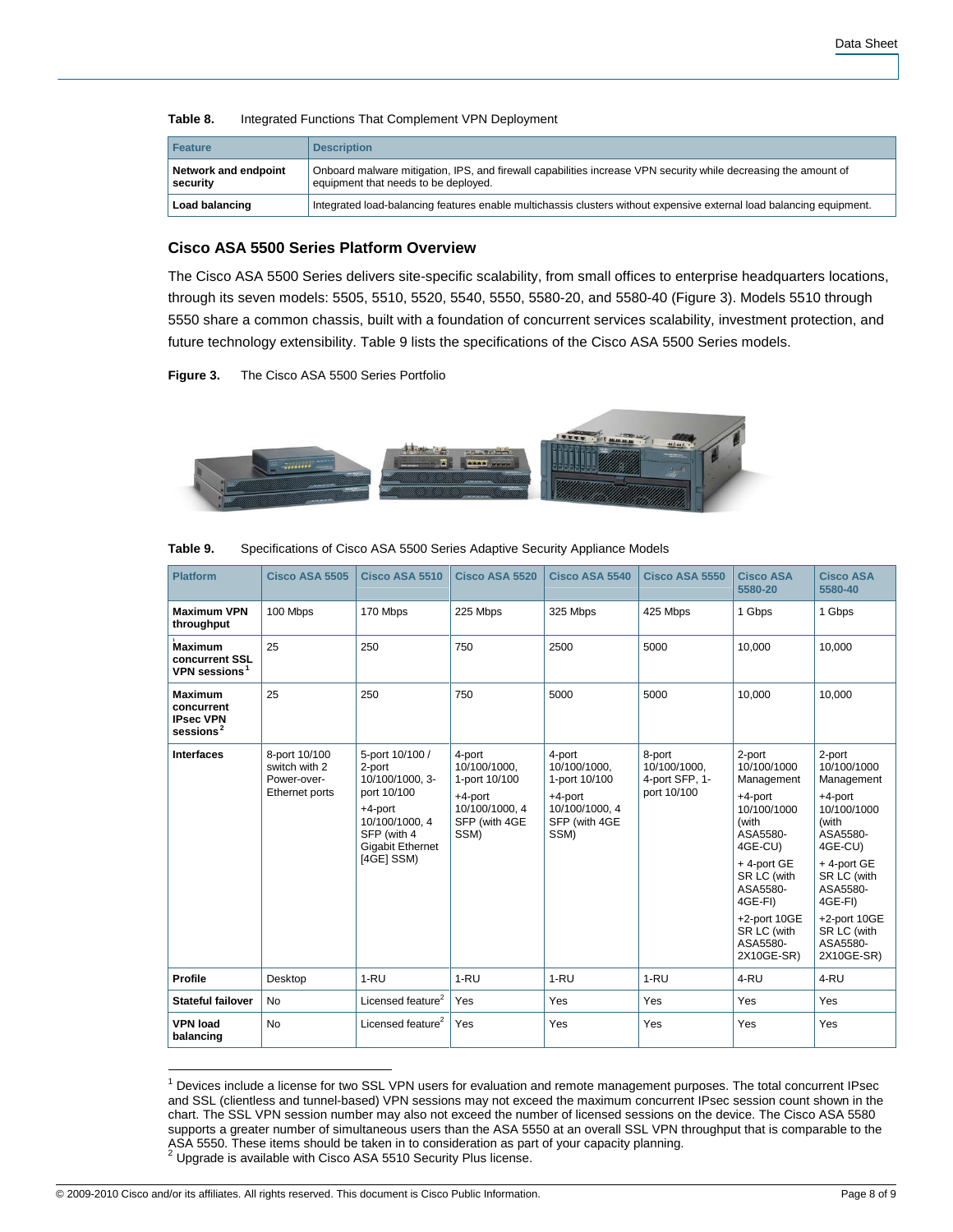| <b>I VPN</b><br><b>Charo</b><br>Option | No<br>$\sim$ | Yes<br>. | Yes<br>__ | Yes | Yes | $\ddot{\phantom{1}}$<br>Yes | Yes |
|----------------------------------------|--------------|----------|-----------|-----|-----|-----------------------------|-----|